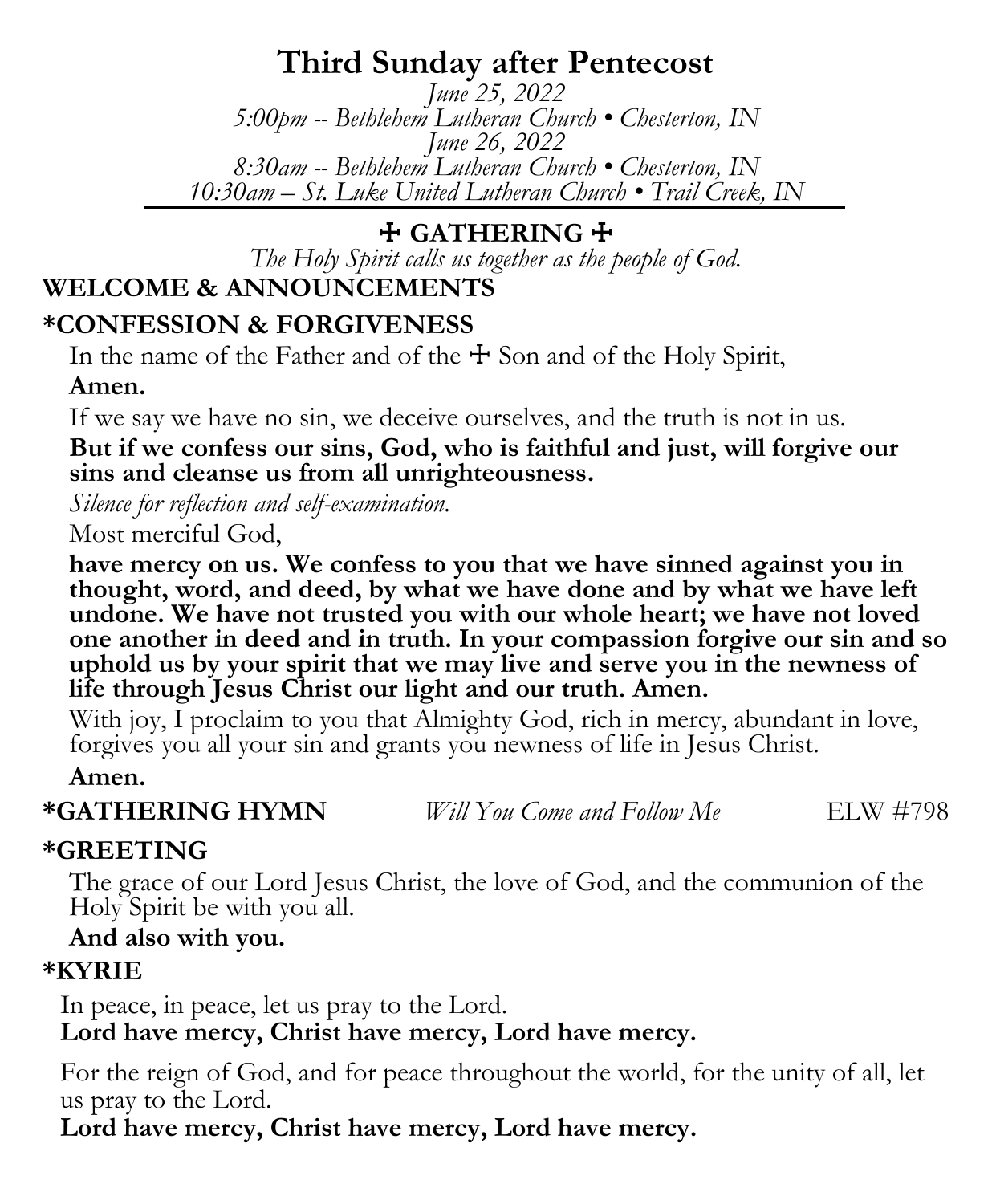For your people here who have come to give you praise, for the strength to live your word, let us pray to the Lord.

**Lord have mercy, Christ have mercy, Lord have mercy.**

Help, save, and defend us, O God. **Amen.** 

## **\*CANTICLE OF PRAISE**

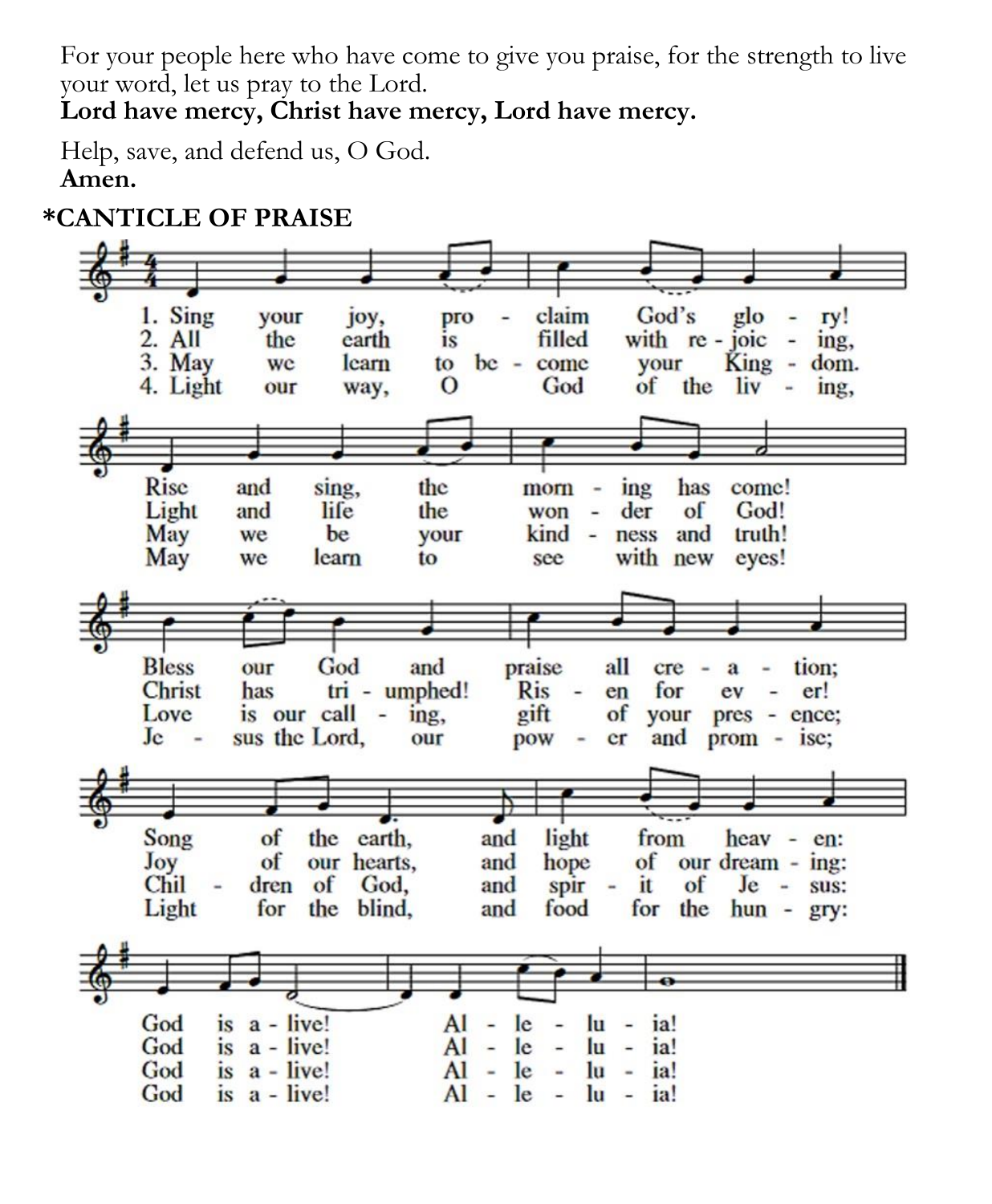## **\*PRAYER OF THE DAY**

The Lord be with you.

### **And also with you.**

Let us pray,

Sovereign God, ruler of all hearts, you call us to obey you, and you favor us with true freedom. Keep us faithful to the ways of your Son, that, leaving behind all that hinders us, we may steadfastly follow your paths, through Jesus Christ, our Savior and Lord.

### **Amen.**

## ☩ **WORD** ☩

*God speaks to us in scripture reading, preaching, and song.*

**FIRST READING** *1 Kings 19:15-16, 19-21*

*In the story preceding today's reading, the prophet Elijah flees for his life to the security of God's mountain. There God reveals to Elijah that there are still other faithful people in Israel and commissions him to anoint new leaders, including his own successor, Elisha.*

<sup>15</sup>Then the LORD said to [Elijah,] "Go, return on your way to the wilderness of Damascus; when you arrive, you shall anoint Hazael as king over Aram. <sup>16</sup>Also you shall anoint Jehu son of Nimshi as king over Israel; and you shall anoint Elisha son of Shaphat of Abel-meholah as prophet in your place.

<sup>19</sup>So he set out from there, and found Elisha son of Shaphat, who was plowing. There were twelve yoke of oxen ahead of him, and he was with the twelfth. Elijah passed by him and threw his mantle over him. <sup>20</sup>He left the oxen,

## **PSALM** *Psalm 16*

<sup>1</sup>Protect me, O God, for I take refuge in you;

I have said to the LORD, "You are my Lord, my good above all other."

### <sup>2</sup>**All my delight is in the godly that are in the land,**

**upon those who are noble among the people.**

<sup>3</sup>But those who run after other gods shall have their troubles multiplied.

ran after Elijah, and said, "Let me kiss my father and my mother, and then I will follow you." Then Elijah said to him, "Go back again; for what have I done to you?" <sup>21</sup>He returned from following him, took the yoke of oxen, and slaughtered them; using the equipment from the oxen, he boiled their flesh, and gave it to the people, and they ate. Then he set out and followed Elijah, and became his servant.

The Word of the Lord. **Thanks be to God.**

4 **I will not pour out drink offerings to such gods,**

### **never take their names upon my lips.**

<sup>5</sup>O LORD, you are my portion and my cup; it is you who uphold my lot.

<sup>6</sup>**My boundaries enclose a pleasant land; indeed, I have a rich inheritance.**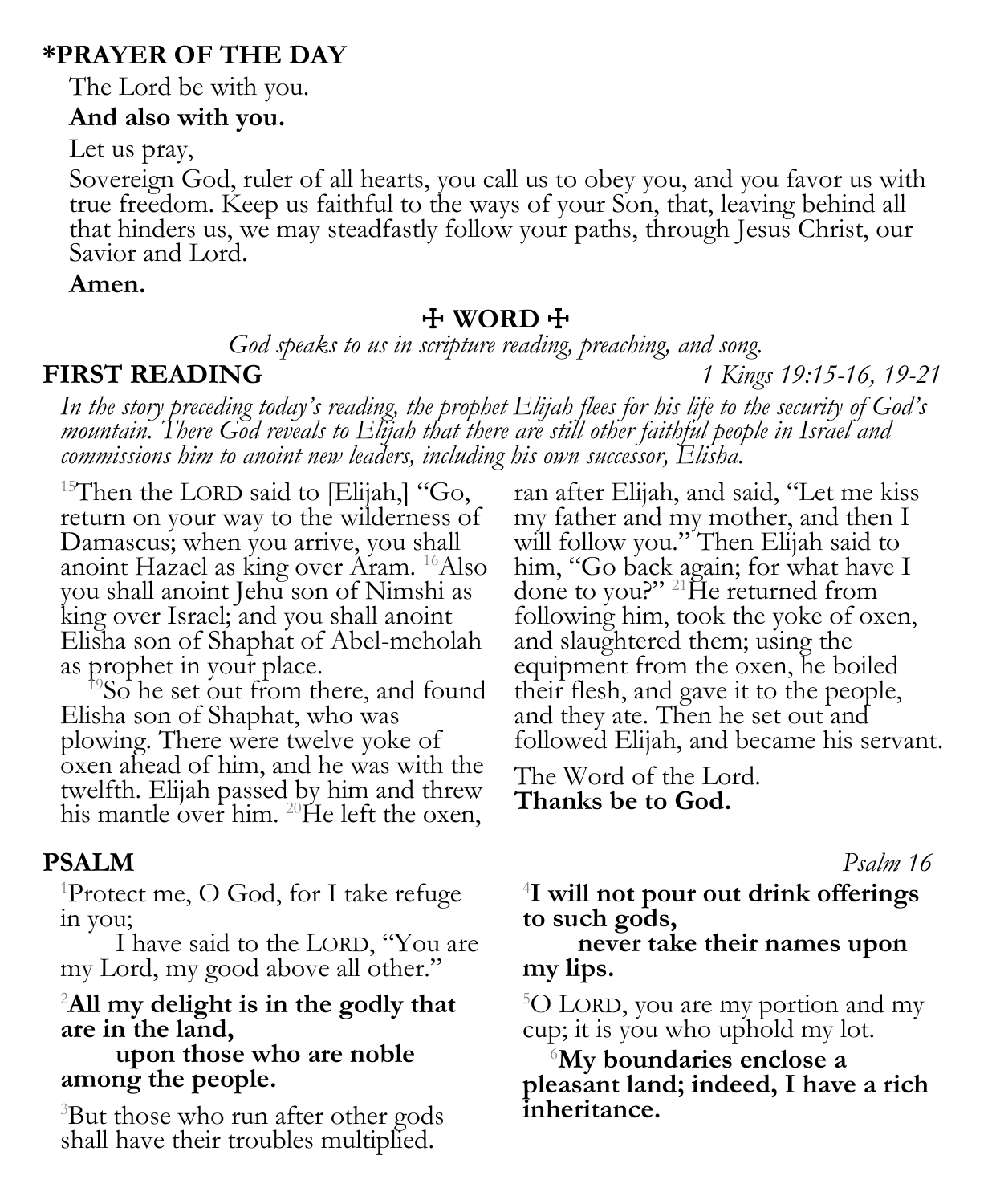7 I will bless the LORD who gives me counsel; my heart teaches me night after night.

### 8 **I have set the LORD always before me;**

### **because God is at my right hand, I shall not be shaken.**

<sup>9</sup>My heart, therefore, is glad, and my spirit rejoices; my body also shall rest in hope.

### **SECOND READING** *Galatians 5:1, 13-25*

<sup>10</sup>**For you will not abandon me to the grave,**

**nor let your holy one see the pit.**

 $11$ You will show me the path of life; in your presence there is fullness of joy, and in your right hand are pleasures forevermore.

*For Paul, the freedom Christ gives is not permission to do whatever we want. It is the invitation to be what we could not be otherwise. The power and guidance of Christ's Holy Spirit produce a different kind of life, one marked by the fruit of this Holy Spirit.*

<sup>1</sup>For freedom Christ has set us free. Stand firm, therefore, and do not submit again to a yoke of slavery.

<sup>13</sup>For you were called to freedom, brothers and sisters; only do not use your freedom as an opportunity for self-indulgence, but through love become slaves to one another. <sup>14</sup>For the whole law is summed up in a single commandment, "You shall love your neighbor as yourself." <sup>15</sup>If, however, you bite and devour one another, take care that you are not consumed by one another.

<sup>16</sup>Live by the Spirit, I say, and do not gratify the desires of the flesh. <sup>17</sup>For what the flesh desires is opposed to the Spirit, and what the Spirit desires is opposed to the flesh; for these are opposed to each other, to prevent you from doing what you want. <sup>18</sup>But if you are led by the Spirit,

you are not subject to the law. <sup>19</sup>Now the works of the flesh are obvious: fornication, impurity, licentiousness, <sup>20</sup>idolatry, sorcery, enmities, strife, jealousy, anger, quarrels, dissensions, factions, <sup>21</sup>envy, drunkenness, carousing, and things like these. I am warning you, as I warned you before: those who do such things will not inherit the kingdom of God.

 $^{22}$ By contrast, the fruit of the Spirit is love, joy, peace, patience, kindness, generosity, faithfulness, <sup>23</sup>gentleness, and self-control. There is no law against such things. <sup>24</sup>And those who belong to Christ Jesus have crucified the flesh with its passions and desires.  $^{25}$ If we live by the Spirit, let us also be guided by the Spirit. The Word of the Lord.

**Thanks be to God.**

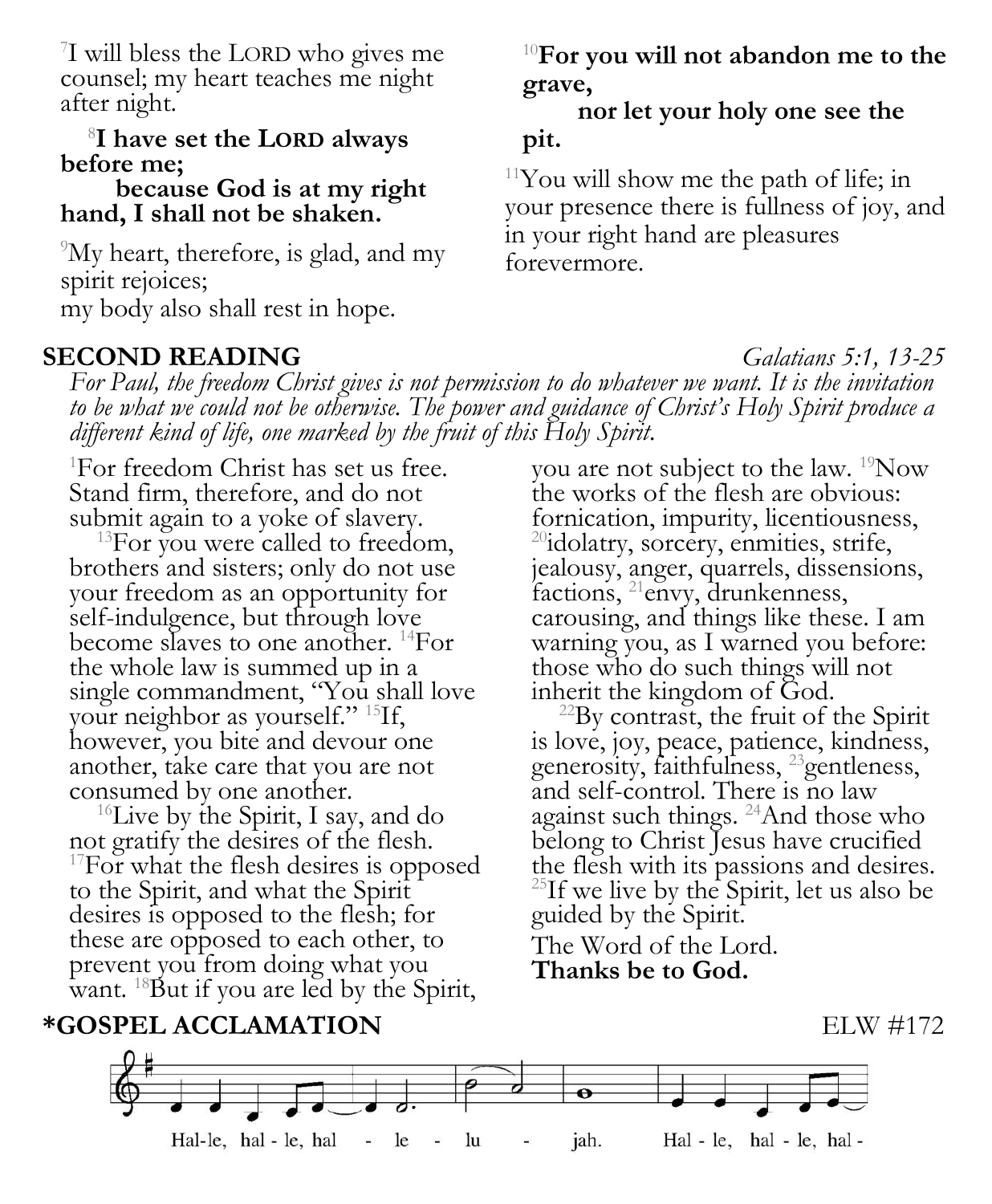

**\*HOLY GOSPEL** *Luke 9:51-62 Jesus is unwavering in his commitment to his mission in Jerusalem and will not be swayed by pettiness. In a series of striking cases in point, he calls his disciples to a similar single-*

*mindedness.*

The Holy Gospel according to St. Luke, the 9<sup>th</sup> chapter. **Glory to you, O Lord.**

<sup>51</sup>When the days drew near for [Jesus] to be taken up, he set his face to go to Jerusalem. <sup>52</sup>And he sent messengers ahead of him. On their way they entered a village of the Samaritans to make ready for him; <sup>53</sup>but they did not receive him, because his face was set toward Jerusalem. <sup>54</sup>When his disciples James and John saw it, they said, "Lord, do you want us to command fire to come down from heaven and consume them?" <sup>55</sup>But he turned and rebuked them.  $56$ Then they went on to another village.

<sup>57</sup>As they were going along the road, someone said to him, "I will follow you wherever you go." <sup>58</sup>And Jesus said to

### **SERMON**

### **\*HYMN OF THE DAY** *The Son of God, Our Christ* ELW #584

### **\*APOSTLES' CREED**

**I believe in God, the Father almighty,** 

**creator of heaven and earth. I believe in Jesus Christ, God's only Son, our Lord,**

him, "Foxes have holes, and birds of the air have nests; but the Son of Man has nowhere to lay his head." <sup>59</sup>To another he said, "Follow me." But he said, "Lord, first let me go and bury my father." <sup>60</sup>But Jesus said to him, "Let the dead bury their own dead; but as for you, go and proclaim the kingdom of God.<sup>2561</sup>Another said, "I will follow you, Lord; but let me first say farewell to those at my home." <sup>62</sup>Jesus said to him, "No one who puts a hand to the plow and looks back is fit for the kingdom of God."

The Gospel of the Lord. **Praise to you, O Christ.**

**who was conceived by the Holy Spirit,**

> **born of the virgin Mary, suffered under Pontius Pilate,**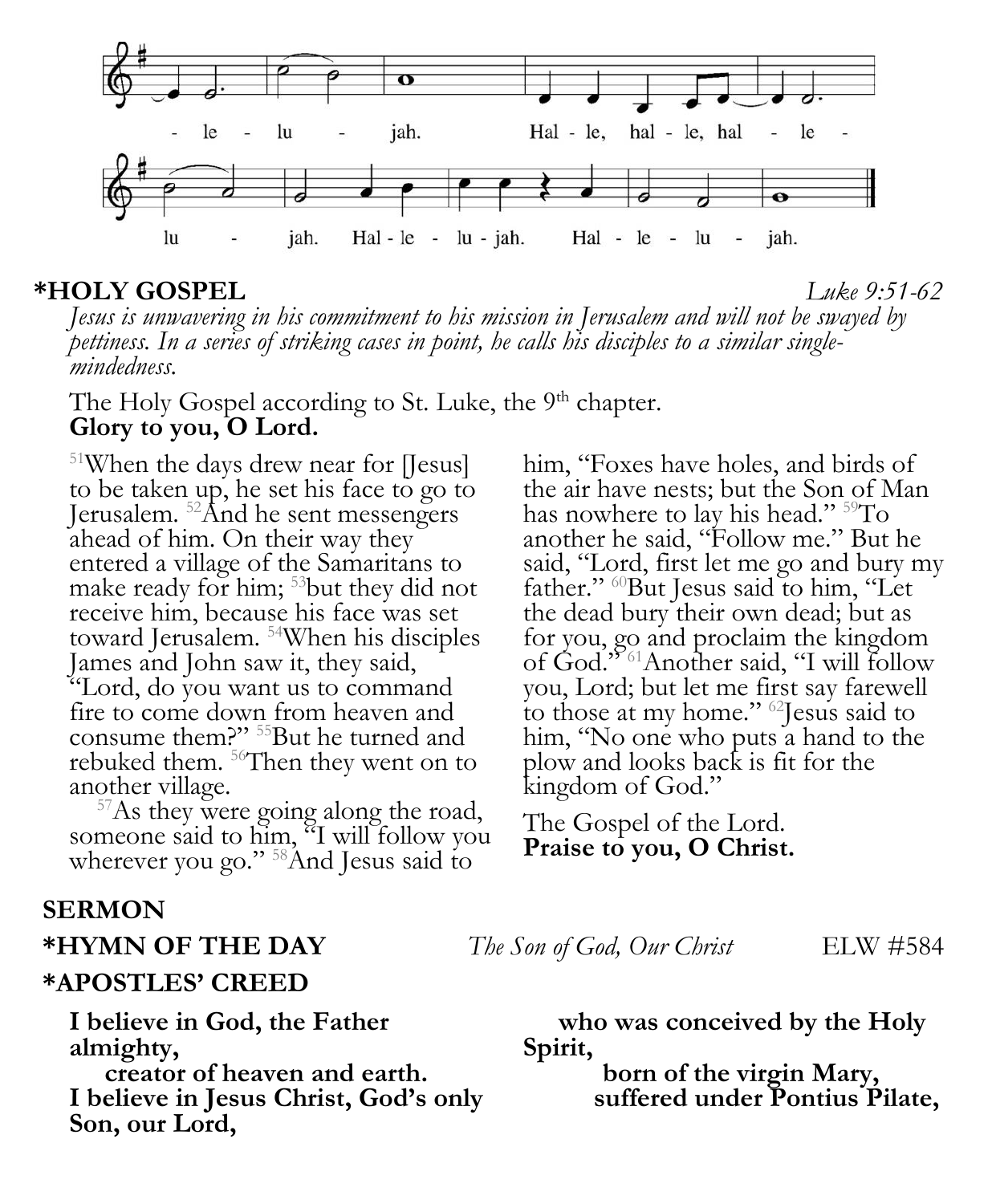**was crucified, died, and was buried;**

**he descended into hell.**

**On the third day he rose again; he ascended into heaven, he is seated at the right hand of the Father,**

**and he will come to judge the living and the dead. I believe in the Holy Spirit, the holy catholic church, the communion of saints, the forgiveness of sins, the resurrection of the body, and the life everlasting. Amen.**

## **PRAYERS OF INTERCESSION**

By the power of the Holy Spirit, let us pray to God our Father in the name of Christ Jesus our Lord, making intercession for the Church, the world, and for all people according to their need.

*A brief silence*

Dear Father, thank you for promising to keep a faithful remnant to do your will! Fill us with your Spirit, so that we may live fruitful lives. In all things, help us to glorify you and nourish those who are starving for your good Word. Lord, in your mercy, **hear our prayer.**

We pray for your Church. Give it ears to hear your still small voice and give it the spirit of boldness, to proclaim your Word to a hostile world. Lord, in your mercy, **hear our prayer.**

We pray for the people and mission of these congregations. Keep us focused on doing your will, and kindle your Spirit within us, so our hearts are warm with compassion and bright with faith. This week we pray for Betsy, Ruth, Sydney, and Judith. Lord, in your mercy, **hear our prayer.**

We pray for your persecuted servants. Help us to defend them from those who hate the name of Jesus. Use us to provide for their needs. Strengthen us to give faithful witness to you, even when we are misunderstood or mocked. Lord, in your mercy, **hear our prayer.**

We pray for our nation. Bless it with freedom, justice, peace, and opportunity. Give wisdom, integrity, and competence to our leaders in government and the private sector. Grant to them, and their counterparts in other countries, the desire to seek your will, and the strength to do it. Lord, in your mercy, **hear our prayer.**

We pray for all whose need is great. Grant them health, wholeness, and hope. Give them the grace and comfort of your Holy Spirit; and restore them to fellowship with all who love them. Lord, in your mercy, **hear our prayer.**

Holy God, you promise that your holy ones shall not see the pit of death. You sealed that promise in the death and resurrection of Jesus. Therefore we commend into your safe keeping our beloved dead. Grant to us, especially those whose grief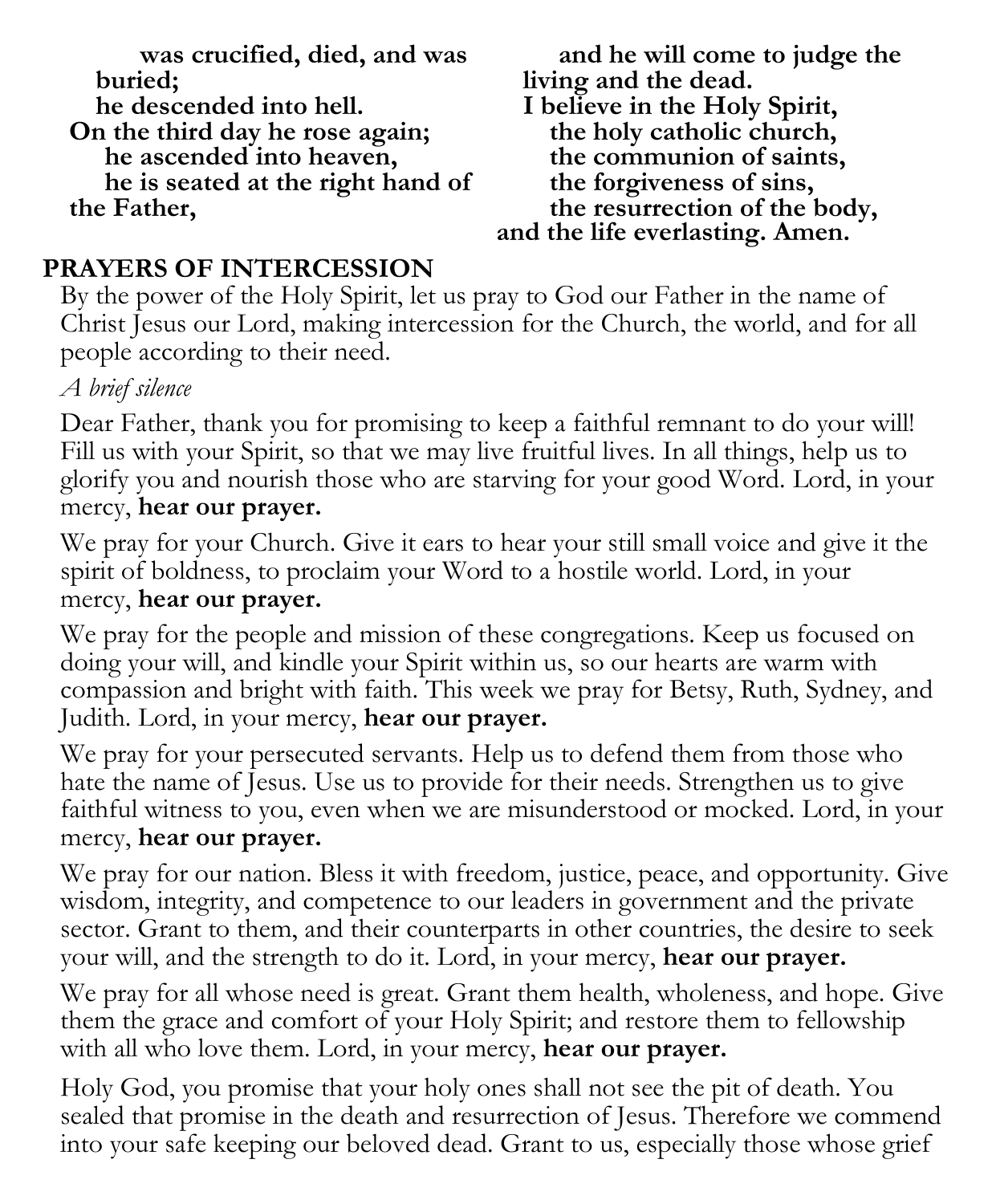runs deep, a sure and confident hope in your promises. Lord, in your mercy, **hear our prayer.**

In the power of the Holy Spirit, we entrust our prayers and petitions into your hands, gracious Father, for the sake of your beloved Son, Jesus Christ our Lord. **Amen.**

### ☩ **MEAL** ☩ *God feeds us with the presence of Jesus Christ.* **OFFERTORY & SETTING OF THE TABLE \*OFFERTORY** Gather #425 Refrain of - fer All that we have and all that we comes from a heart both fright-ened and free. Take what we bring now and need, all give what we done in your name.

# **\*OFFERTORY PRAYER**

Let us pray,

We offer with joy and thanksgiving, what you have first given us. Ourselves, our time, and our possessions, signs of your gracious love. Receive them now for the sake of him who offered himself for us, Jesus Christ our Lord. **Amen.**

# **\*THE GREAT THANKSGIVING**

The Lord be with you. **And also with you.** 

Lift up your hearts. **We lift them to the Lord.** 

Let us give thanks to the Lord our God. **It is right to give God thank and praise.** 

## **\*PREFACE**

It is indeed right, our duty and our joy,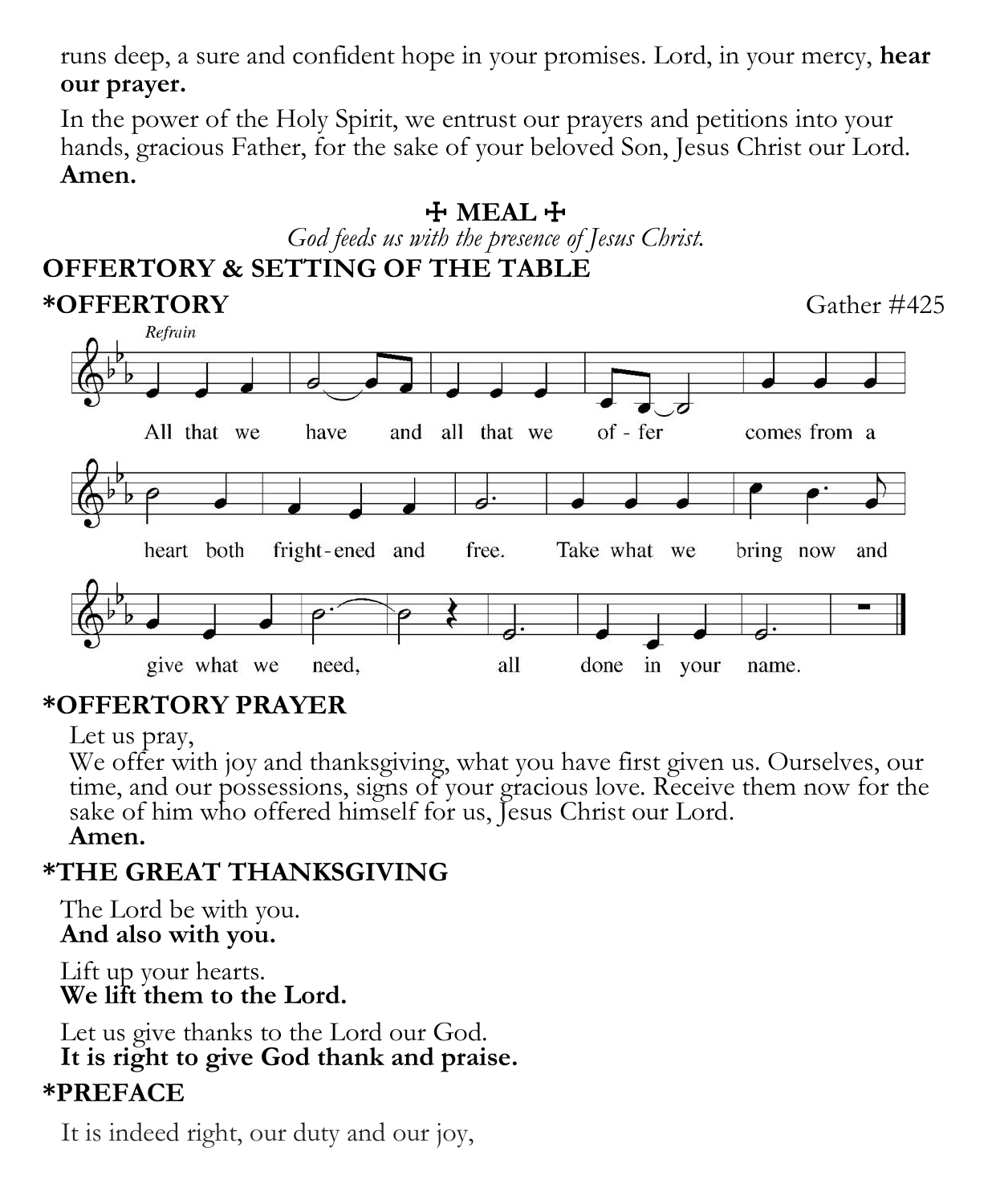that we should at all times and in all places

give thanks and praise to you, almighty and merciful God,

through our Savior Jesus Christ; who on this day overcame death and the grave,

and by his glorious resurrection opened to us the way of everlasting life. And so, with all the choirs of angels, with the church on earth and the hosts of heaven,

we praise your name and join their unending hymn:



## **\*WORDS OF INSTITUTION**

On the night he was betrayed our Lord Jesus took bread and gave thanks;

broke it

and gave it to his disciples saying:

Take and eat; this is my body given for you. Do this for the remembrance of me. After supper, he took the cup, gave thanks,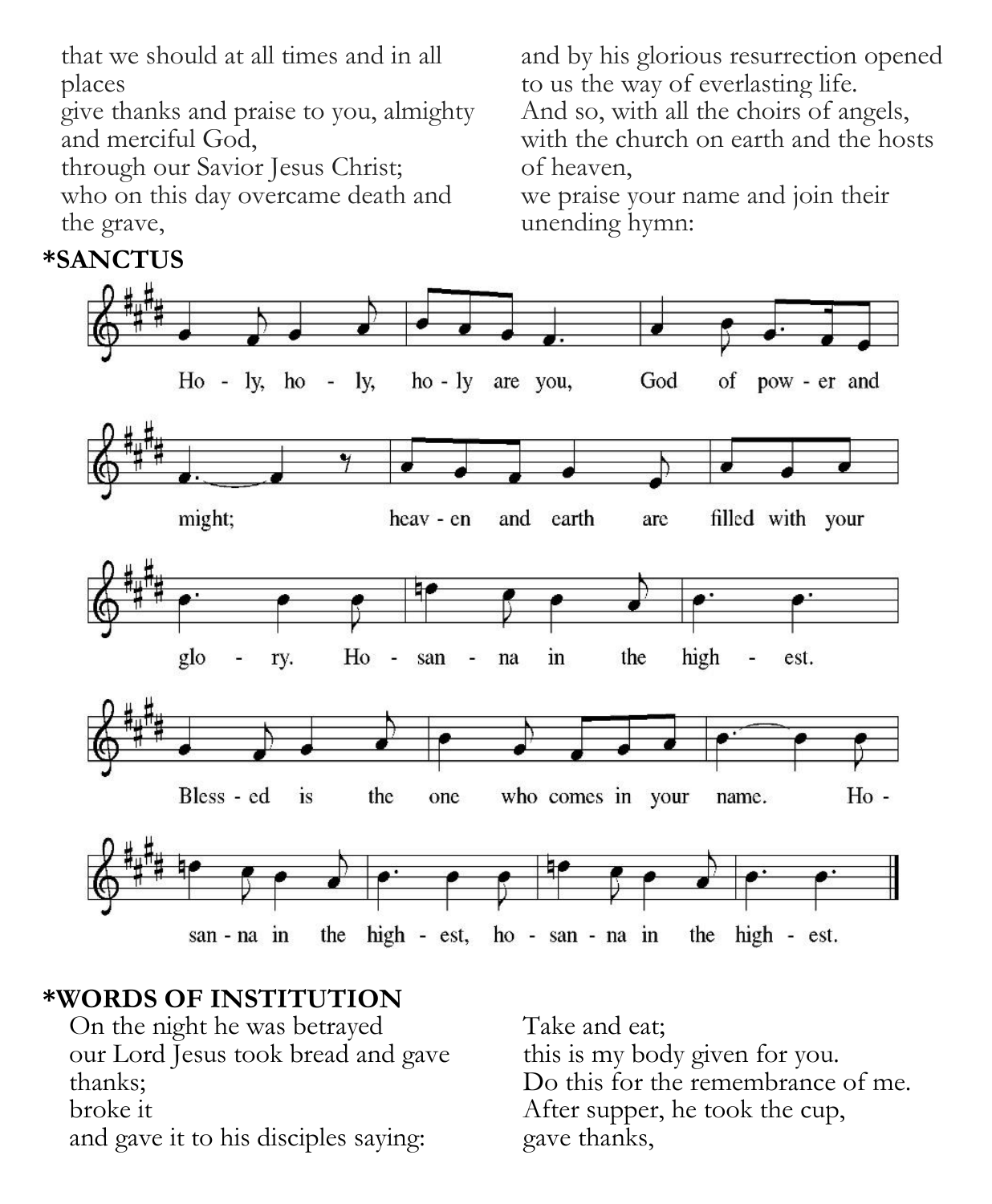and gave it for all to drink, saying: This cup is the new covenant in my blood,

shed for you and for all people for the forgiveness of sin. As often as you drink of it, do this for the remembrance of me.

### **\*THE LORD'S PRAYER**

Make us bold, O merciful God, to address you as our Father as we pray.

**Our Father, who art in heaven, hallowed be thy name, thy kingdom come, thy will be done, on earth as it is in heaven. Give us this day our daily bread; and forgive us our trespasses, as we forgive those who trespass against us; and lead us not into temptation, but deliver us from evil. For thine is the kingdom, and the power, and the glory, forever and ever. Amen.**



## **INVITATION TO HOLY COMMUNION**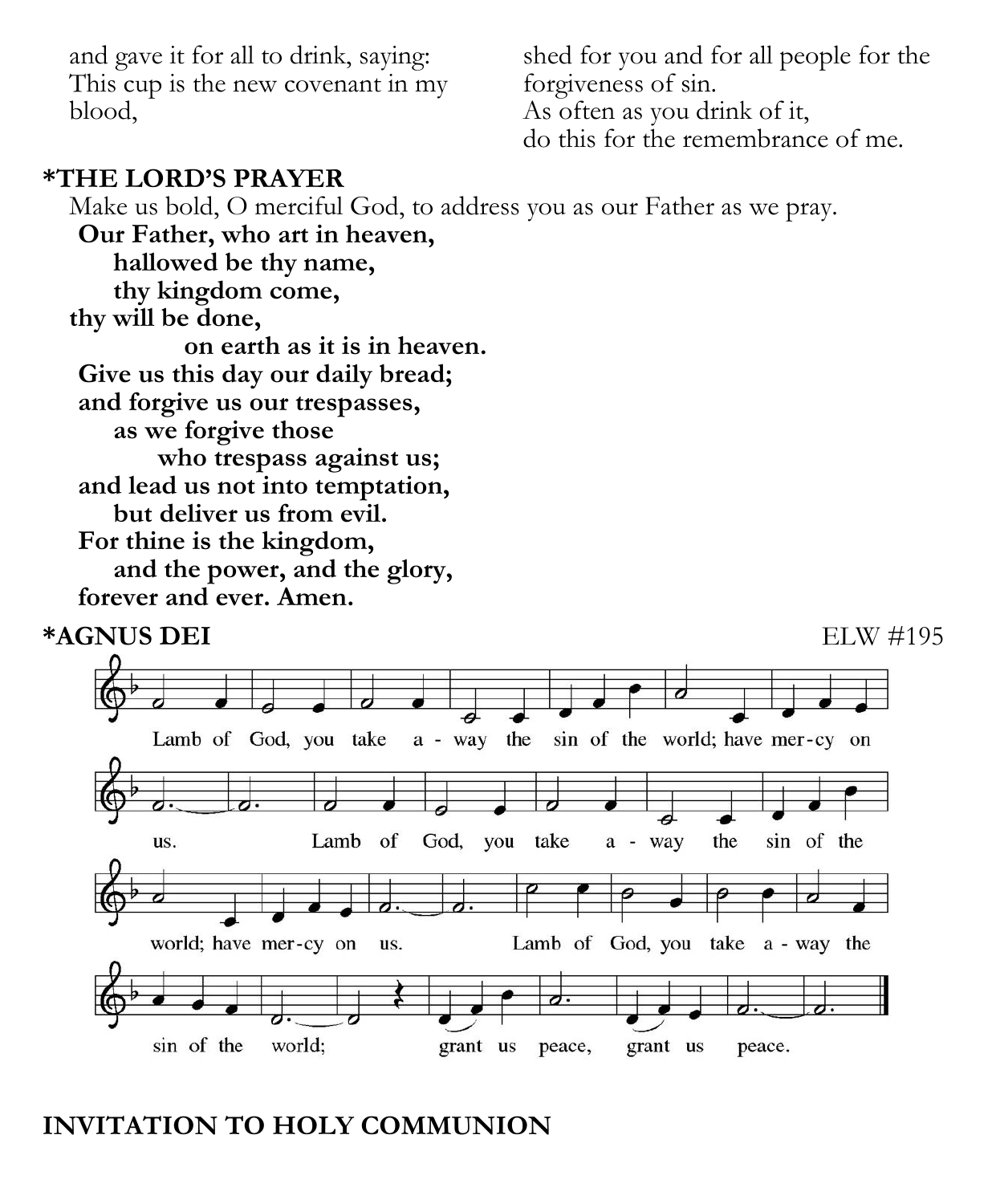All who hunger and thirst, come. The table is ready.

**COMMUNION HYMN I** *Just a Closer Walk With Thee* ELW #697 **COMMUNION HYMN II** *O Jesus, I Have Promised* ELW #810

# **CLEANING THE TABLE**

# **\*POST COMMUNION BLESSING**

May the body and blood of our Lord Jesus Christ, strengthen you and keep you in his grace.

### **Amen.**

## **\*POST COMMUNION CANTICLE**



# **\*POST COMMUNION PRAYER**

Let us pray,

Generous God, we give thanks that again this day you have opened wide your hand and satisfied us with the food of life, the body and blood of Christ. Sharing your compassionate heart, may we be blessed and given to all who hunger and thirst; through Jesus Christ, our Savior and Lord. **Amen.**

**\*BENEDICTION**